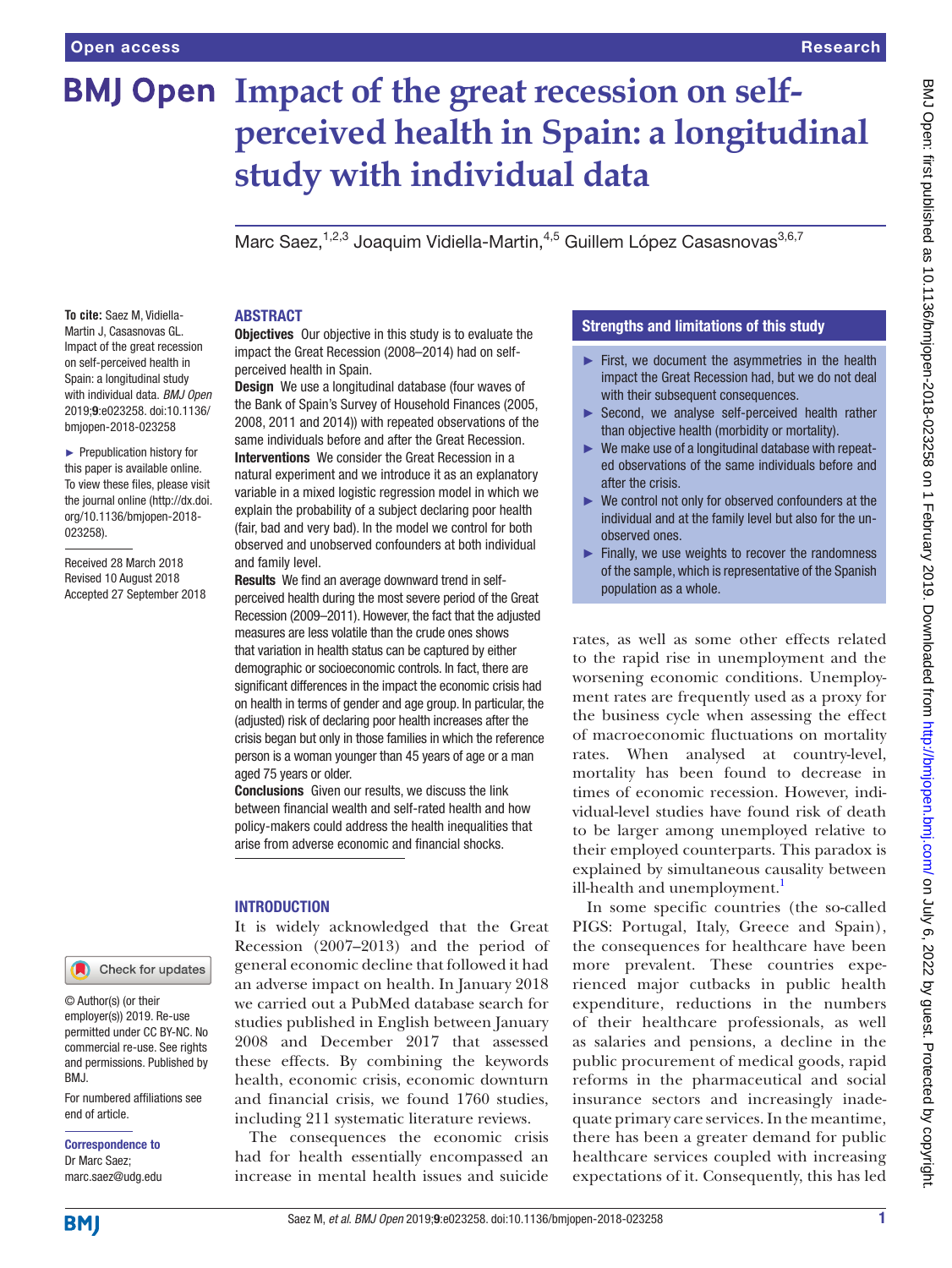to deteriorating access to healthcare, increasing out-ofpocket contributions and growing monitoring and efficiency concerns.[2](#page-7-1)

It is evident that the issues being confronted during the economic crisis magnified the problems and negative social norms and attitudes that already existed. For instance, patient dissatisfaction with long waiting lists, burnout among health professionals and the political utilisation of the healthcare system for electoral purposes. Public confidence in formal institutional networks such as governments, political parties and public institutions has been declining since the debt crisis commenced, partly because the public blames Europe and the political parties in power for the economic situation they find themselves in. Apart from the findings that emerged from the systematic reviews, it also became clear that greater attention should be paid to the way health information is transmitted to the public (ie, 'health literacy'), as this affects health outcomes and behaviour, along with overall health expectations.<sup>3</sup>

While self-rated health may be one of the most widely studied health indicators in the literature, the results are usually inconsistent. Even though most studies find that the Great Recession increased the risk of declaring poor health (ie, fair, bad or very bad health), $4\frac{13}{13}$  there are yet others that find the opposite.<sup>14–21</sup> In a recent systematic review, Parmar *et al*, point out that such heterogeneity in the results could be attributed to the country and group analysed. $^{22}$  $^{22}$  $^{22}$  However, much, if not all, of the heterogeneity could also come from methodological errors. In fact, only 5% (two out of 41) of the studies that Parmar *et al*, reviewed were rated as being 'strong' and with a low risk of bias in the overall risk assessment they performed. As such, Parmar *et al*, recommend caution when interpreting the results.<sup>[22](#page-8-1)</sup> Among the 12 studies they reviewed<sup> $4$ -10 14–18</sup> that assessed the effects the crisis had on self-perceived health, only one was rated as having a low risk of bias.<sup>9</sup> Furthermore, four of the five studies concluding that the crisis decreased the probability of declaring poor health were rated as having a high risk of bias.<sup>14–16 18</sup> The remaining study was rated as a moderate risk.<sup>17</sup>

The most significant biases are those associated with the problems of evaluation $^{23}$  (paradoxically not indicated directly in Parmar *et*  $a\ell^2$ ). This is a consequence of using observational data from non-experimental designs. Although with some exceptions, these studies use cross-sectional data (health surveys) from before and after the crisis to assess its effects. However, as the individuals interviewed before and after the crisis are not the same, the groups are not comparable. In fact, even if the overall risk of declaring poor health declined over time, when these studies did evaluate specific groups (ie, individuals with low levels of education,<sup>14 20</sup> people affected by foreclosure or eviction or at risk of foreclosure or eviction, $1924$  the unemployed, $21$  immigrants<sup>18</sup> or older individuals<sup>20</sup>), the risk actually increased. This is because the members of these groups, despite not being the same individuals as before and after the crisis, share some common characteristics and therefore are more comparable. In fact, this raises the problem of a lack

of control for confounding (as is explicitly indicated in Parmar *et al*<sup>22</sup>).

To control for this bias, several strategies can be followed. One way to make the groups comparable is to match individuals from both groups (before and after the crisis). For the Spanish case and using the same data as the majority of studies that find a decrease in the risk of declaring poor health did<sup>14–20</sup> (the 2006 and 2011–2012 Spanish Health Survey in both cases, and the 2006 and 2011–2012 Catalan Health Survey in the second case), Urbanos-Garrido and López-Valcárcel<sup>25</sup> and Arroyo *et*  $a^{\mu}$ <sup>6</sup> matched the individuals. They found that although the crisis did not alter the likelihood of reporting poor health for the general population, $^{26}$  unemployment had a significant negative impact on self-rated health, particularly for the long-term unemployed.<sup>25</sup> A second strategy is to explicitly control for the maximum number of confounders possible. Pérez-Romero *et al* did just that. Using the Spanish Health Survey for 2006 and 2011–2012 and including social support variables (among others), they found that the crisis did not change the probability of declaring poor health. $27$  Finally, a third strategy is to use a different design, specifically a longitudinal one with repeated measurements of the same individuals before and after the crisis, so that the individual is their own control (before the crisis). This is the strategy followed by the studies using longitudinal data from the European Union Statistics on Income and Living Conditions (EU-SILC) survey<sup>4-6 8 12 13</sup> as well as other longitudinal data sources (the Greek Longitudinal Labour Market Study  $(LLMS)^9$  and the World Values Survey (WVS))<sup>11 28</sup> that find that the crisis increased the risk of declaring poor health.

Our objective in this study is to evaluate the impact the Great Recession had on self-perceived health in Spain. We use a longitudinal database with repeated observations of the same individuals before and after the crisis and we also control for both observed and unobserved confounders at individual and family levels.

# **METHODS**

#### **Design**

We use four waves of a longitudinal database: the Survey of Household Finances (EFF in Spanish) from the Bank of Spain.[29](#page-8-11)Two waves are from before the Great Recession (2005—carried out between 2002 and 2004—and 2008 carried out between 2005 and 2007-), one during the recession (2011—carried out between 2008 and 2010) and the other at the end of it (2014 - carried out between 2011 and 2013). Each wave consists of a random sample of the Spanish population stratified by sex and age.

Spain went into recession twice. The first recession began in the third quarter of 2008 and ended in the first quarter of 2010 and then the double dip began in the second quarter of 2011 and continued up to the third quarter of 2013.

The EEF is a large database designed to synchronise with all the countries in the Euro area system. It provides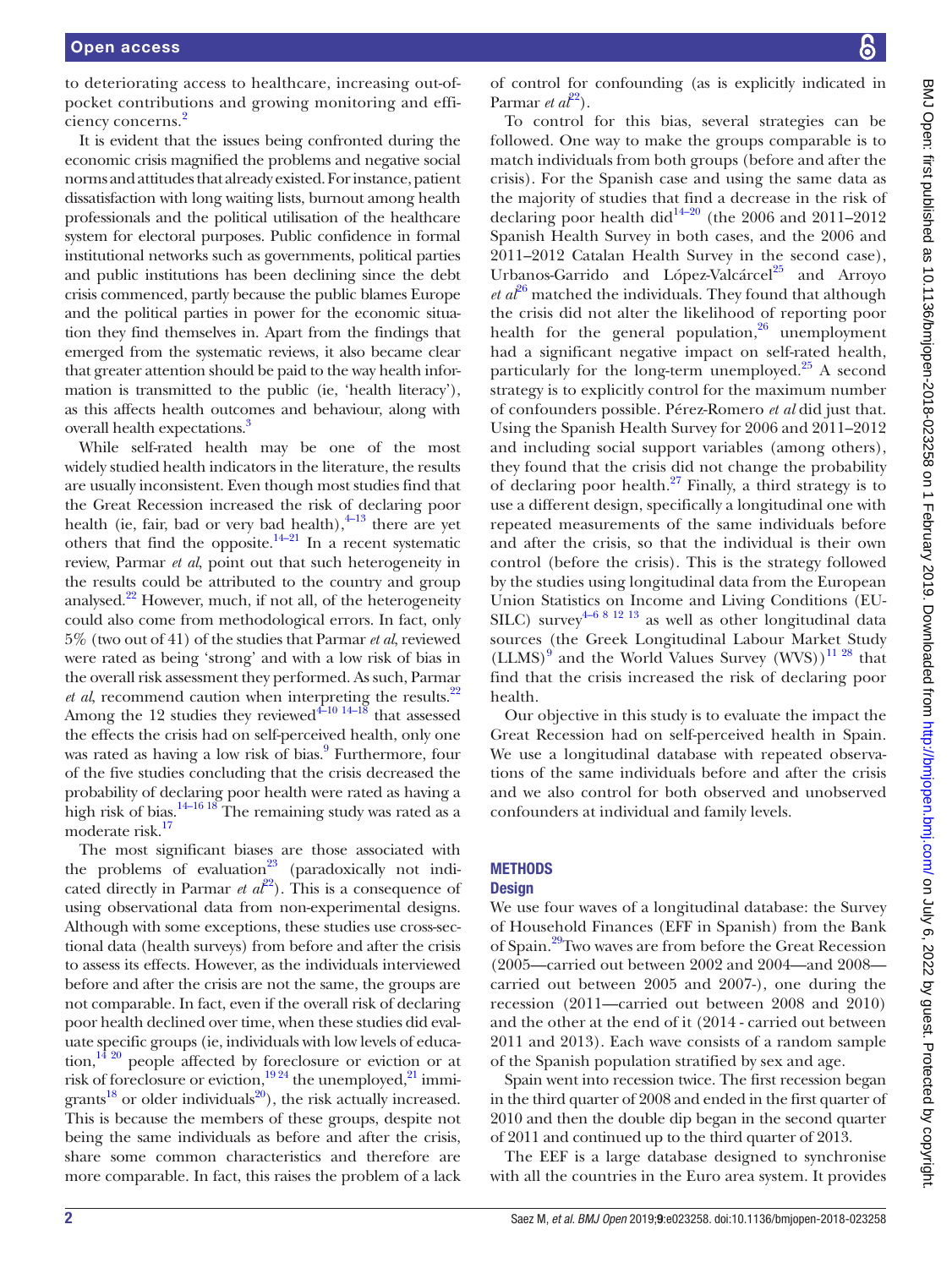detailed information on the income, assets, debts and spending of Spanish household units. It also contains sociodemographic information and some health indicators, among which is self-rated health. There are two main reasons why we chose the EFF. The first is its longitudinal nature. The EFF samples contain a common subset of households observed at various points in time. The second reason is that it is the only source of data that provides information on the wealth of Spanish families over time. Wealth is an important variable here. In particular, net wealth (ie, assets minus debts) not just in absolute terms, but according to its composition (housing or financial assets) when subjected to different random shocks and risk premia. Household wealth is, in this sense, a kind of buffer that can make family income more resilient to shocks and may also delay the direct financial consequences the crisis might have on personal anxiety and family bankruptcy. Wealth is among the observed confounders we control for and we find it to be a significant determinant of self-assessed health status when we stratify the model for demographic groups and when we do not. We also find wealth to have significant explanatory power over self-rated health when we include it aggregating over sources of wealth (ie, including only net wealth) or when we detail different sources of wealth (real estate, financial and others).

Our sample only includes the members of those families who were interviewed in at least two waves of the EFF and were interviewed both before and after the crisis. In the sample, we included a total of 28678 individuals belonging to 10586 families. This random sample represented a population of 20 038 899 individuals and 7 109 404 families.

## Variables

#### Response variable

To construct our response variable 'poor health', we used the question, 'How would you describe your health status in general?' Answers could range from 'very good', 'good', 'fair', 'bad' and 'very bad'. Next, we grouped the responses into two categories: fair, bad and very bad (this took the value 1) and very good and good (value 0).

#### Explanatory variables

Our explanatory variable of interest is the year of the survey wave (2005, 2008, 2011 and 2014). Using a smoothing spline, we allow the relationship between the explanatory variable of interest and the response variable to be non-linear. In particular, we include a random effect, associated with the year of the wave, using a random walk of order 1 as a smoother.

As the explanatory variables of control, we include variables at the family level:

1. Gross wealth, without stratifying (categorised in deciles, once trimmed—the first decile was the reference category), and stratified in: (a) real-estate wealth (categorised in deciles, once trimmed—the first decile was the reference category), (b) financial wealth (categorised in deciles, untrimmed—the first decile was the reference category) and (c) real wealth other than real estate (categorised into quintiles, untrimmed— the first quintile was the reference category).

- 2. Total debt when identifying 'net wealth' (categorised in total debt equal to 0—reference category—and then in quartiles of total positive debt greater than 0).
- 3. Income (categorised in deciles, untrimmed— the first decile was the reference category.
- 4. Savings rate (categorised in quintiles, once trimmed the first quintile was the reference category).
- 5. Number of family members.
- 6. Number of family members who work and
- 7. Property regime of the family dwelling (not owned by the family—reference category— or owned by the family).

We also include an estimate for the savings rate of the household. This variable is the only one not taken directly from the survey. Instead, we approximate it by using information about household income and spending on durables and consumption goods. We inflate this household spending by a factor such that the aggregate savings rate (ie, net income over income) matches the economy saving rates (as calculated by the European Central Bank). Our results are robust to the exclusion of the savings rate; thus the concern about measurement error is mitigated.

We also include control variables at the individual level: sex (taking man as a reference category), age (categorised as younger than 35 years—reference category—35 to 44 years, 45 to 54 years, 55 to 64 years, 65 to 74 years, 75 years or older), educational level (categorised as insufficient instruction, ie, illiterate, without studies or incomplete primary—reference category—primary, secondary, including vocational training, and university), occupation (working as an employee—reference category—self-employed, unemployed, retired, disabled, student, home maker or other situations), marital status (single (reference category), married or with a partner, divorced or separated and widowed).

In some of the variables of control at family level, there were some very extreme outliers (both left and right), which is why we trimmed them before categorising them, thus excluding 2.5% of the values of the distribution of the variable both left and right.

#### Patient and/or public involvement

It should be noted that neither patients nor the public were involved in this research.

## Statistical analysis

We specify a generalised linear mixed model with binomial response and a logistic link:

$$
log\left(\frac{Prob(Y_{ij}=1)}{1-Prob(Y_{ij}=1)}\right) = \eta_{ij}
$$
\n(1)

where *Y* denotes the response variable (1 for poor health, 0 otherwise), the subscript *i* denotes the study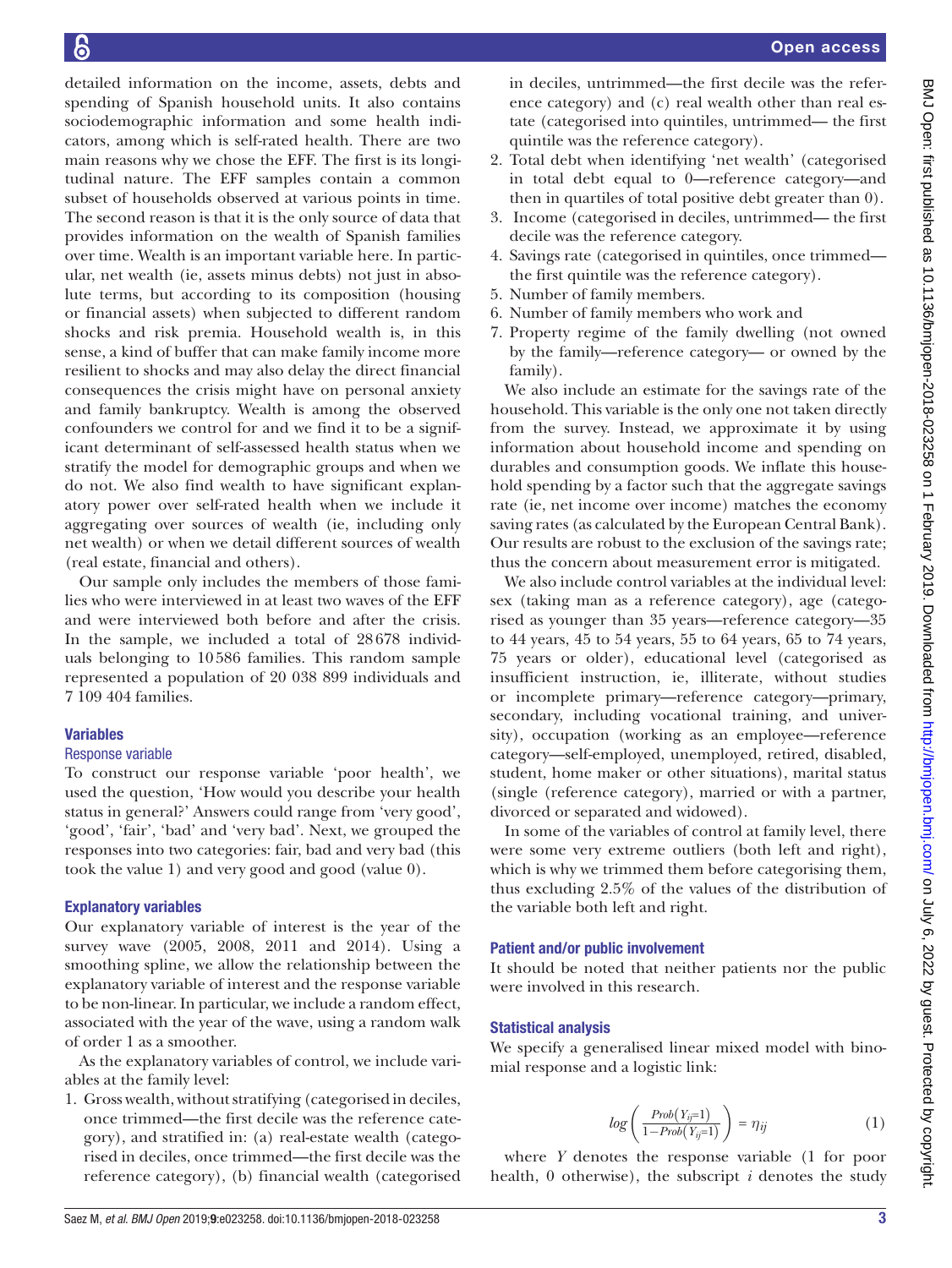subject, *j* the family to which the subject belongs and  $\eta_{\mu}$  a linear predictor for subject *i*.

In the linear predictor for each subject in the model {1}, we incorporate the variables that might explain the probability of declaring poor health, the explanatory variables described above (ie, observed confounders) as well as two unstructured random effects to control for unobserved confounders. In particular, we considered individual heterogeneity, associated with each individual, and familiar heterogeneity, associated with the family to which the individual belonged.

However, the distribution of wealth is heavily skewed. For this reason, the EFF oversamples the wealthiest households. This is done to ensure that its sample is representative not only of the Spanish population as a whole, but also of the aggregate wealth of the Spanish economy. We corrected that oversampling by including in the models the weights provided by the EFF itself in each of its waves.

We estimate a model {1}, both without stratifying and stratifying by the sex and the age group (younger than 35 years, 35 to 44 years, 45 to 54 years, 55 to 64 years, 65 to 74 years, 75 years or older) of the reference person of the family.

Given the complexity of our model, we perform inferences using a Bayesian framework. In particular, we followed the integrated nested Laplace approximation (INLA) approach, $30$  within a (pure) Bayesian framework. All analyses were made with the free software R  $(V.3.4.1)$ , <sup>31</sup> through the INLA package.<sup>[30 32](#page-8-12)</sup>

#### **RESULTS**

 $1.3$ 

We summarise the results by analysing the crude OR, without adjusting in a model (crude OR from here on)

> Adjusted OR Crude OR

and adjusting in a model (adjusted OR henceforth), for both the whole and the stratified samples. Here, both ORs compare the risk of declaring poor self-rated health relative to the average risk over the whole period. Hence, an increase (decrease) in the OR implies larger (smaller) risk of declaring poor self-rated health compared with the average probability of declaring poor self-rated health over the four waves of the EFF survey.

We first analyse how the reporting of poor self-rated health evolves for the whole sample of individuals [\(figure](#page-3-0) 1). The risk of reporting poor self-rated health decreased during the years previous to the crisis (2005 to 2008)—the real estate bubble period in Spain—and later peaked in 2011 (the worst moment of the crisis with a very demoralising double dip recession), before it dropped below pre-crisis values in 2014. When we control for the confounders in our model, the trend persists but is much closer to 1 (ie, the average of the whole period of study). Hence, the first conclusion from our model is that changes in health status in Spain are partly explained by demographic and socioeconomic factors.

A stratified analysis based on the age and gender of the reference person of the family reveals significant differences in the reporting of poor self-rated health trends. We consider six age categories in our analysis. The evolution of the crude OR by age group of the reference person is summarised in [figure](#page-4-0) 2. We find striking differences both across (ie, by age) and within groups (by gender).

While the crude OR remains virtually unchanged in households where the reference is a person younger than 35 years old, the other five groups experience significant variation over time. When we adjust, our results change upwards to some extent ([figure](#page-4-1) 3). It is worth noting that



<span id="page-3-0"></span>Figure 1 Evolution of self-declaration of poor health (fair/bad/very bad), Spain, 2005–2014. Together with the adjusted OR, its 95% credibility interval has been drawn.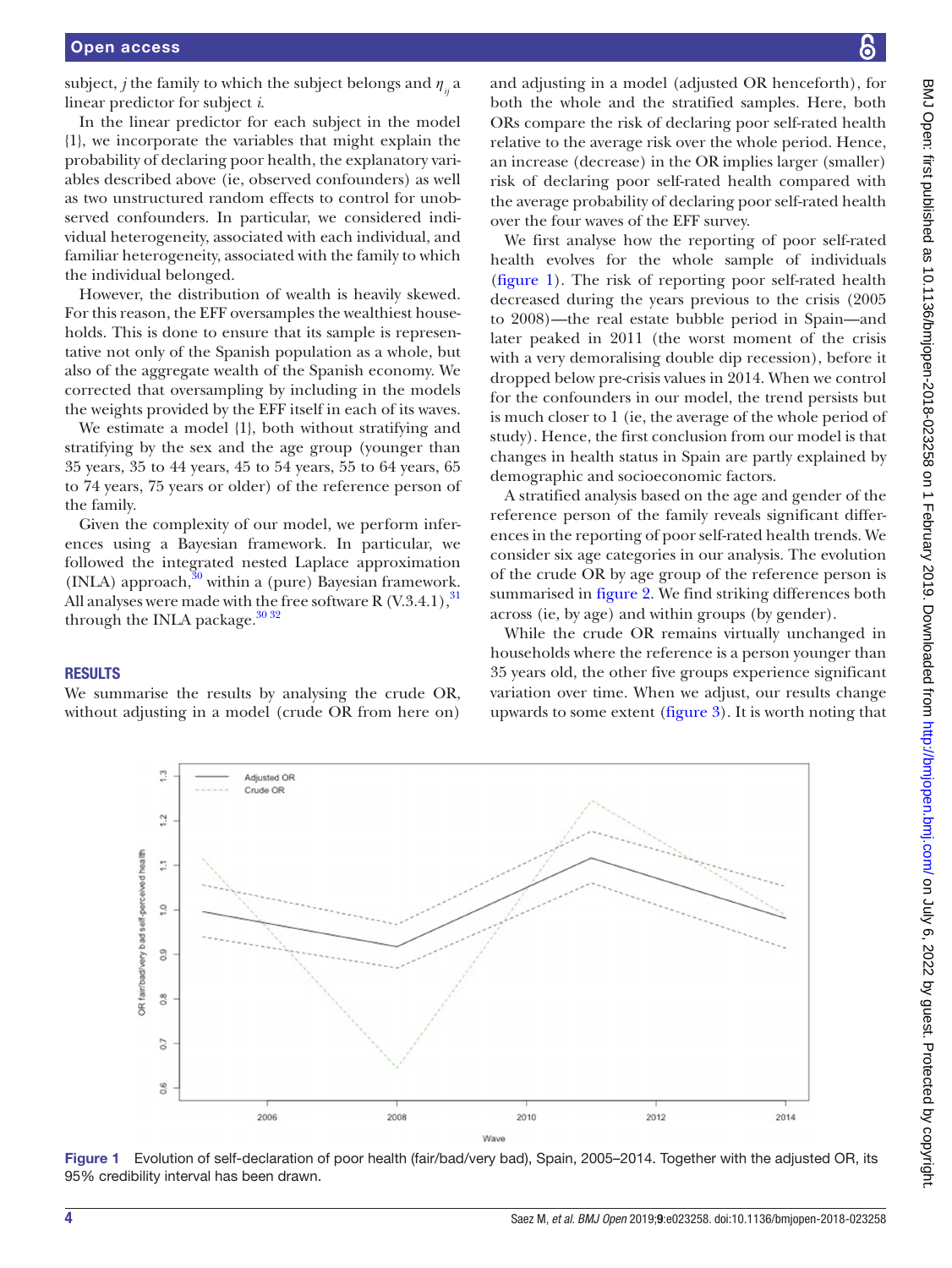

Figure 2 Evolution of self-declaration of poor health (fair/bad/very bad), Spain, 2005–2014, stratified by the sex and age group of the reference person of the household.

<span id="page-4-0"></span>

<span id="page-4-1"></span>Figure 3 Evolution of the adjusted self-declaration of poor health (fair/bad/very bad), Spain, 2005-2014, stratified by the sex and age group of the reference person of the household.

 $6$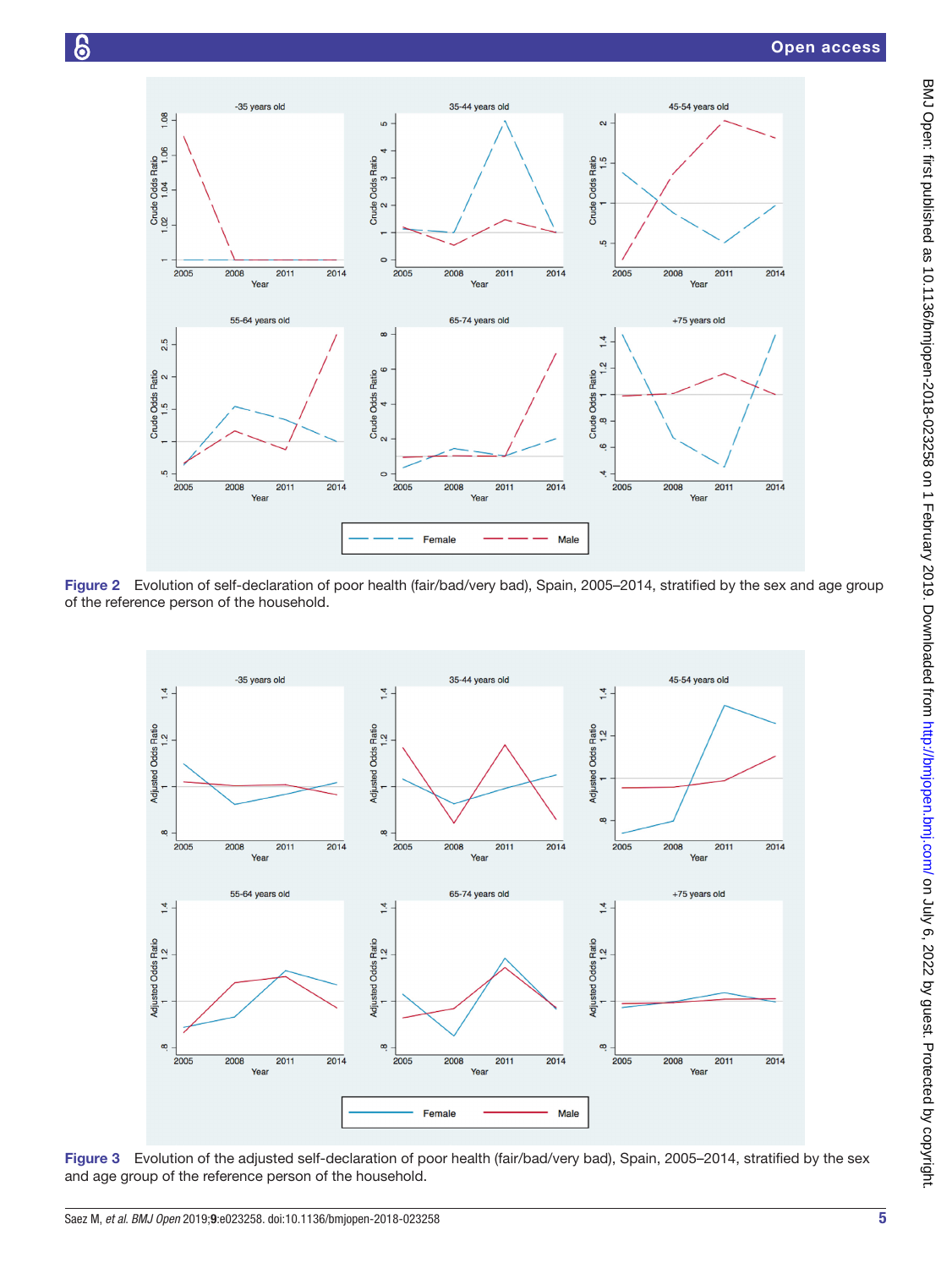for all groups, except the youngest, the adjusted OR is notably closer to 1, implying that a remarkable share of the variation in the outcome variable was captured by the variables in the model.

In households where the reference person is between 35 and 44 years old, self-assessed health declines at the beginning of the economic crisis and then remains stable for the remaining two waves. When adjusting for the factors in our model, we find that female health recovers steadily, while in those households where the reference person is a man, self-rated health experiences a minor downturn. In both cases, the crude and adjusted ratios are close to average (1), thus implying little volatility in health for our reference group.

Households in which the reference person falls into our third age category (45–54 years old) reflect opposite trends. Individuals living in families where the reference person was a woman had a higher relative risk of declaring poor self-rated health before the crisis (2005). Their crude OR decreased steadily until 2011, before reaching average (1). Meanwhile, for households where the reference person is a man between 45 and 54, the risk of declaring poor self-rated health was lower in relative terms in 2005, and became almost four times larger in 2011. When we adjust (adjusted OR), men experience almost no change during the period, whereas women show higher risk after 2008.

Adults who are close to retirement (ages 55–64) display some of the most relevant findings. Counteracting what we find for the rest of the groups, the crude OR increases from 2005 to 2008 for both genders. While females recover from this, male self-rated health worsens in 2014. When adjusting the OR, we find male self-rated health returns (slightly better) to the period average, whereas women report worse self-rated health.

Those individuals who entered retirement age right before the crisis (ages 65–74) show a surprising peak in the crude OR in the economic recovery period (2014). The trend is common in both females and males, although it is significantly more pronounced for the latter group. Despite this fact, the trend is reversed when we adjust. For both genders, the adjusted OR is similar to the average population pattern and shows the recurring minimum value in 2008 and maximum value in 2011, implying that self-rated health was better right at the end of the boom/ start of the crisis and worsened in the toughest years for the Spanish economy. Also, the fact that the crude OR peaks in 2014 with such extreme values suggests that the financial shock for this age group (captured by our model) was significantly larger than for other groups.

In the oldest age group (older than 75 years), men and women once again exhibit opposing trends. While female individuals had a lower probability of declaring poor selfrated health during the economic and financial crisis, males showed a higher risk. However, virtually all of this variation is captured by the variables in our model and the adjusted OR remains approximately flat; around 1 for the four waves.

#### **DISCUSSION**

In this paper we document the uneven health impact the economic and financial crisis that affected Spain from 2008 to 2014 had on individuals and groups. We make use of the Bank of Spain's Household Financial Survey, which is a representative sample of the whole population followed over four waves (2005, 2008, 2011 and 2014). We obtain detailed information on individuals' socioeconomic conditions as well as on their self-rated health. We summarise our analysis using two results that show the risk of declaring poor self-rated health for each group studied in relation to the average of the 2005–2014 period. Our first measure is the crude OR, that is, the unadjusted risk of reporting poor self-rated health. The second and main methodological contribution of this paper is the adjusted OR, which corrects the dependent variable of the model (risk of reporting poor self-rated health) taking into account socioeconomic individual controls, household financial portfolios, family income levels as well as individual and family heterogeneities.

Summing up, the main takeaways of the paper are threefold. First, we document an average downward trend in self-perceived health during the most severe period of the Great Recession (2009–2011). The recovery of the economy coincides with an improvement in self-perceived health, suggesting a close relationship between the two; this also occurs at the macroeconomic level. Second, the fact that the adjusted measures are less volatile than the crude ones shows that variation in health status can be (at least partially) captured by either demographic or socioeconomic controls. Third, we document significant differences in the impact the economic crisis had on health, showing that not all age/gender groups suffered the same consequences. In particular, and unlike the average evolution for the whole sample, the (adjusted) risk of declaring poor health increases after the crisis begins only in those families in which the reference person is a woman younger than 45 years of age or a man aged 75 years or older.

While the aim of this paper is to document health inequalities arising from the financial crisis and not to find causal links, in this section we discuss where our evidence points to.

Several finance-related mechanisms may be behind our findings. Net wealth fluctuates little during the crisis (well below income). Between 2008 and 2014, households where the reference person is a man aged between 45 and 54 are those most severely punished by the crisis in terms of net wealth (probably due to the overburden of the housing debt), but not as much on income levels. Young cohorts do not lose very much during the crisis since they have little accumulated wealth prior to the start of it. Meanwhile, pensioners even increase their net wealth (up to 50%). That said, there is a significant reduction in income (15% to 20%) for all non-pensioners, and particularly for those between 45 and 65 years old. This leaves the 45-year-old to 55-year-old group in the more precarious financial situation, something that is reflected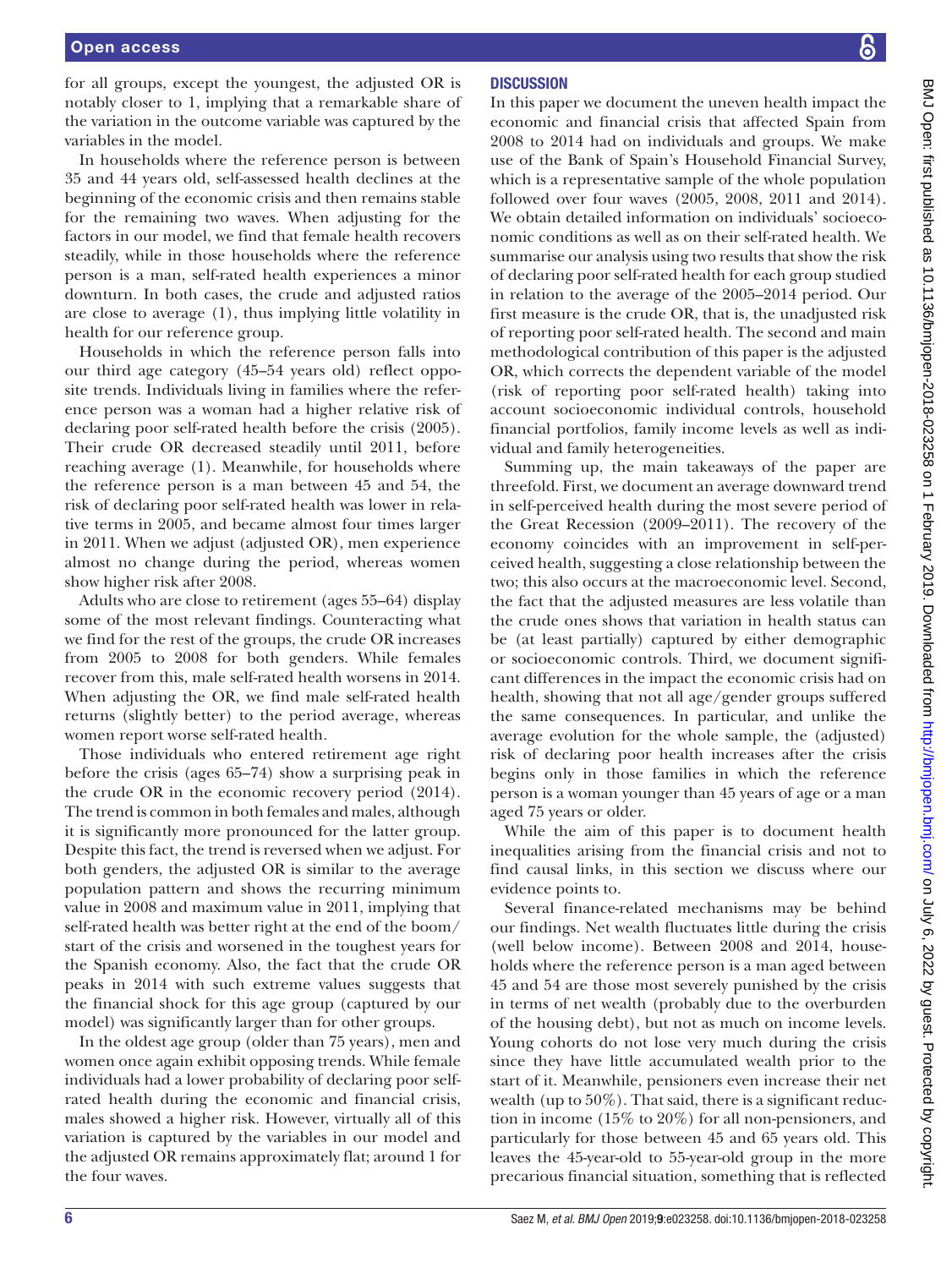Open access

in their increased risk of declaring poor health status even after the economic recovery. Therefore, we find suggestive evidence that accumulated financial wealth is used as a buffer to offset adverse financial shocks, and self-perceived health deteriorates when such a buffer is sharply reduced.

In fact, this reduction could explain the deterioration of self-perceived health, apparent even after the crisis, in the two population groups that behave differently from the rest (ie, families in which the reference person is a woman under 45 years of age or a man aged 75 years or more). It is worth noting that the EFF determines that a woman is the reference person of the family only when there is no adult man in the family. Thus, these families are mainly comprised either of single women (younger than 35 years of age) or separated or divorced women (between 35 and 44 years old) and, in both cases, with children who have not yet entered the labour market. These are the families in the most precarious financial situation as their median gross wealth is  $\epsilon$ 192212 ( $\epsilon$ 223144 in the case of a family where the reference person is a man younger than 45 years of age, and €331733 without stratifying) and the median income is  $\epsilon$ 29331 ( $\epsilon$ 35391 in the case of a family where the reference person is a man younger than 45 years of age, and €36699 without stratifying). In the second case, the families comprise mainly widowed men who live alone (older than 75 years). In this case, we are dealing with families that, although they have a higher gross wealth than the average (median gross wealth €504854 vs €331733 without stratifying) they have the second lowest income (median gross wealth €31338 vs  $\epsilon$ 36699 without stratifying), ie, behind the families in which the reference person is younger than than 45 years.

Some of the clues in analysing how and why gender/age groups have been affected differently by the crisis include (1) the personal cost of maternity for women (given the precariousness of most female jobs, becoming a mother usually results in job loss) and (2) the lack of job opportunities for women (despite the evidence that a second wage is an important shelter against family poverty), as well as the fact that (3) the overall rate of unemployment doubled for young individuals and (4) the middle-aged long-term unemployed had few prospects of re-entering the labour force during the crisis. On the other hand, pensioners bucked this trend by maintaining their pension (on average more than those actuarially fair) and enjoying an increase in their pensions during the period of low inflation.

The Spanish social security system is universal and meets its objectives by using public expenditure ratios, both per capita and in terms of GDP figures. It is realistically situated in the lower-middle level among the other European Union member countries. In terms of equity, the gap in socioeconomic inequalities was increased first by immigration, driven by the economic boom at the beginning of the 2000s, and then by the high unemployment rates (mainly during 2008–2014) resulting from the economic crisis. Consequently, vulnerable groups (in particular, the

unemployed, children and the elderly population) have been created despite access to universal health services not having changed. Note, however, that there was a short-term reform implemented in September 2012 that restricted access to public healthcare for undocumented immigrants.

However, universalism is not itself a resilient enough shelter for the economic crisis as it distributes its consequences unevenly. Actual utilisation is ultimately the leading vector to signal the redistributive impact a universal healthcare system has. In view of that, it is important to determine how Spanish healthcare system financing and use changed during the recent economic crisis. So far, aggregate data tell us that little changed. Although the increase in public healthcare spending certainly did slow down, there were very few items that were directly affected. So why then, was the population's health (on average) reduced? This can be explained by the fact that the greatest burden of the reduction in healthcare spending has been borne by Spanish healthcare professionals as they shouldered wage and staff freezes and restrictions on drug expenditure. This is short-term fix, based on pressuring healthcare workers to be more productive and lowering unit costs. Nonetheless, the impact the reduction in healthcare finance has had on the utilisation of services for some social groups is less known and the Spanish perception of their self-assessed health has suffered as a result.

Our study has some limitations. First, while we document the asymmetries in the health impact the Great Recession had, we do not deal with their consequences. Wealth inequality is much more pronounced than income inequality in Spain. With the crisis, wealth (a stock variable) should fluctuate relatively less than income (flow variable). We observe the former factor in the difference between the mean and median values for most of the sample, particularly among 45 years and older, and the latter in the increasing SD for the net wealth, mostly for the oldest groups. Such differences are, however, less likely to be as sensitive to health as in the younger groups due to economic conditions. Wealth inequality may have a more important role on self-rated health, with an increasing impact for those between 35 and 44 years old, and income inequality for women over 75 years and older.

Second, we analyse self-perceived health, not objective health (morbidity or mortality). Although it is true that since this is highly correlated with functional status, and self-perceived health can be considered a proxy for objective health, it must be taken into account that it is also related to psychosocial determinants and the socioeconomic position of the individual and possibly even with other factors such as satisfaction with healthcare services.<sup>[33](#page-8-14)</sup> For this reason, self-perceived health could be much more sensitive than other more objective indicators are.

Third, some authors suggest that ORs may be, in fact, not very informative regarding the interpretation of health inequalities.<sup>34</sup>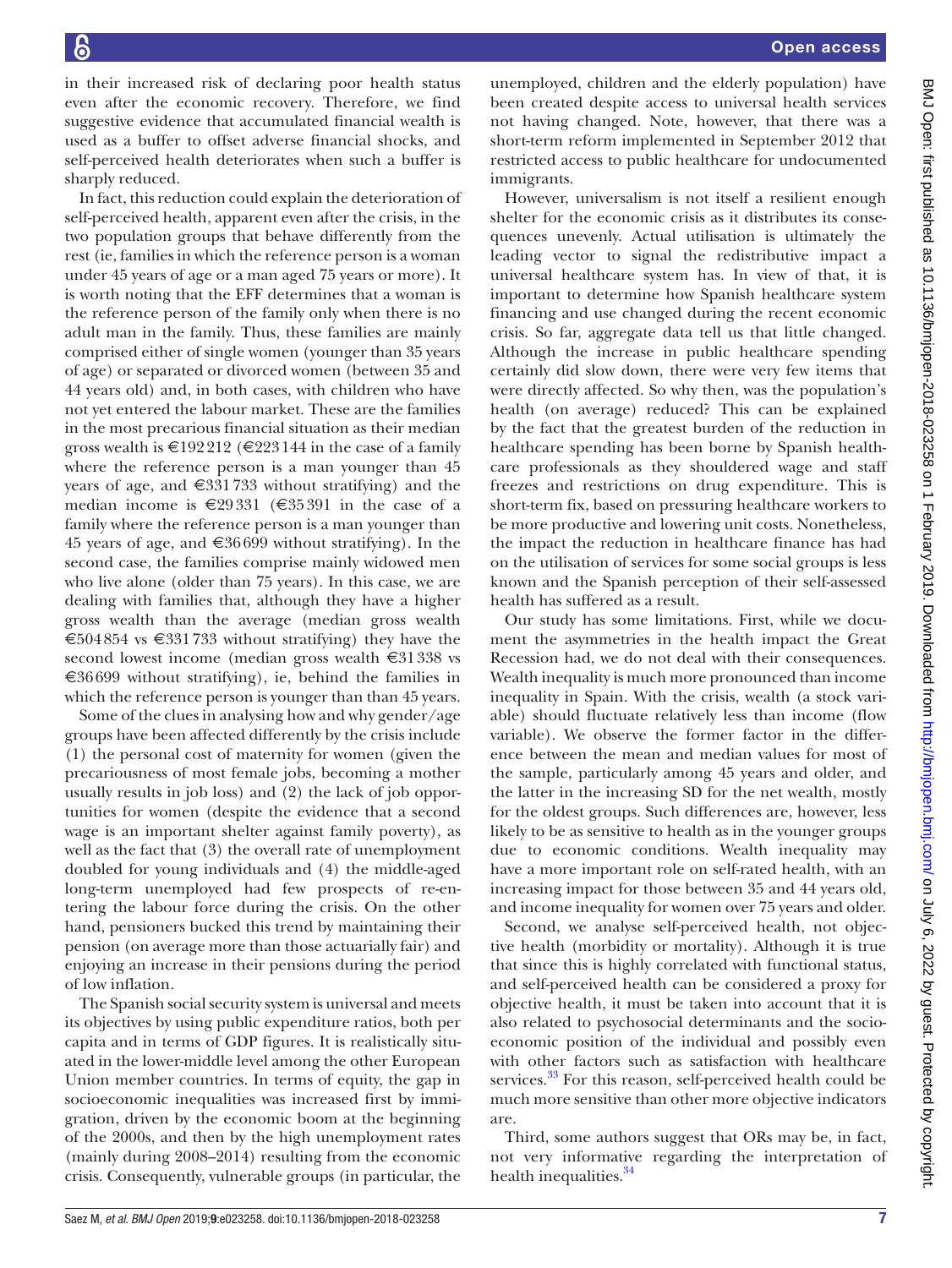#### Open access

Our final limitation is methodological because, as in any Bayesian analysis, the choice of the prior distributions of model parameters (ie, priors) may have had a considerable impact on the results. However, we used priors that penalise the complexity (PC priors) $35$  and which have been found to be very robust. Furthermore, we performed sensitivity analyses to assess how the prior on the hyper-parameters influenced the results of the estimation. To do this, we first increased the precision (lowering the variance) and then we tested other priors i.e., those used by default in R INLA (log gamma) with different shape and inverse scales: uniform and centred half-normal. In all cases, the PC priors provided better results.

We believe that these limitations are offset by the strengths of our study. For example, we make use of a longitudinal database with repeated observations of the same individuals before and after the crisis so that the subject is their own control and, therefore, the pre-crisis and post-crisis samples are perfectly comparable. Furthermore, we control not only for observed confounders at the individual and at the family level, but also for the unobserved ones. In particular, we consider individual heterogeneity - associated with each individual— and family heterogeneity—associated with the unit to which the individual belonged. Likewise, wealth is among the observed confounders we control for. In fact, household wealth is, in this sense, a kind of buffer that can make family income more resilient to shocks and so may delay the direct financial consequences the crisis has on personal anxiety and family bankruptcy. Finally, we use weights to recover the randomness of the sample, which is representative of the Spanish population as a whole.

Our study provides two key messages for policy-makers. First, the links between wealth and income should not be disregarded when analysing healthcare, neither on their absolute levels, nor on disparities among groups and their evolution over time, since these account for a significant part of the changes in health status. Second, given the observed uneven distribution (by age) of the risk aversion among individuals, policy-makers should design policies targeted to mitigate the impact of the financial crisis (for instance, the loan-to-value housing mortgages that are too high and their resulting effects that lead to poverty). This is reflected by individuals taking on excess debt in terms of lifecycle earnings, particularly those more exposed to income fluctuation. In such cases individuals experience a more serious financial impact from the recession and, consequently, their health is more likely to suffer as well.

#### Author affiliations

<sup>1</sup>Research Group on Statistics, Econometrics and Health (GRECS), University of Girona, Girona, Spain

<sup>2</sup>CIBER of Epidemiology and Public Health (CIBERESP), Madrid, Spain

<sup>3</sup> Center for Research in Health and Economics (CRES), Universitat Pompeu Fabra, Barcelona, Spain

4 Erasmus School of Economics, Erasmus University Rotterdam, Rotterdam, The Netherlands

5 Tinbergen Institute, Amsterdam, The Netherlands

<sup>6</sup>Department of Economics and Business, Department of Economics and Business, Barcelona, Spain

<sup>7</sup> Barcelona Graduate School (BGSE), Universitat Pompeu Fabra, Barcelona, Spain

Acknowledgements We appreciate the comments from the associate editor and the two anonymous reviewers, which have undoubtedly helped to improve this work.

Contributors GLC and MS had the original idea for the paper. MS designed the study. The bibliographic search and the writing of the introduction were carried out by JV-M and MS. The methods and statistical analysis were chosen and performed by MS. JV-M created the tables and figures. All authors wrote the results and the discussion. The writing and final editing was done by MS, JV-M and GL-C. All authors reviewed and approved the manuscript.

Funding This work was partly funded by the University of Girona (MPCUdG2016 and GDRCompetUdG2017) and by an unrestricted grant from Obra Social 'La Caixa'.

Competing interests The manuscript is an original contribution that has not been published before, whole or in part, in any format, including electronically. All authors will disclose any actual or potential conflict of interest including any financial, personal or other relationships with other people or organisations that could inappropriately influence or be perceived to influence their work, within three years of beginning the submitted work.

Patient consent Not required.

Provenance and peer review Not commissioned; externally peer reviewed.

Data sharing statement We used Survey of Household Finances (EFF in Spanish) from the Bank of Spain. Public and freely accessible at:[https://www.bde.es/bde/en/](https://www.bde.es/bde/en/areas/estadis/Otras_estadistic/Encuesta_Financi/) [areas/estadis/Otras\\_estadistic/Encuesta\\_Financi/.](https://www.bde.es/bde/en/areas/estadis/Otras_estadistic/Encuesta_Financi/)

Open access This is an open access article distributed in accordance with the Creative Commons Attribution Non Commercial (CC BY-NC 4.0) license, which permits others to distribute, remix, adapt, build upon this work non-commercially, and license their derivative works on different terms, provided the original work is properly cited, appropriate credit is given, any changes made indicated, and the use is non-commercial. See: [http://creativecommons.org/licenses/by-nc/4.0/.](http://creativecommons.org/licenses/by-nc/4.0/)

#### **REFERENCES**

- <span id="page-7-0"></span>1. Tapia Granados JA, Ionides EL. Population health and the economy: mortality and the great recession in Europe. *[Health Econ](http://dx.doi.org/10.1002/hec.3495)* 2017;26:e219–e235.
- <span id="page-7-1"></span>2. Simou E, Koutsogeorgou E. Effects of the economic crisis on health and healthcare in Greece in the literature from 2009 to 2013: a systematic review. *[Health Policy](http://dx.doi.org/10.1016/j.healthpol.2014.02.002)* 2014;115:111–9.
- <span id="page-7-2"></span>3. Antunes A, Frasquilho D, Cardoso G, *et al*. Perceived effects of the economic recession on population mental health, well-being and provision of care by primary care users and professionals: a qualitative study protocol in Portugal. *[BMJ Open](http://dx.doi.org/10.1136/bmjopen-2017-017032)* 2017;7:e017032.
- <span id="page-7-3"></span>4. Zavras D, Tsiantou V, Pavi E, *et al*. Impact of economic crisis and other demographic and socio-economic factors on self-rated health in Greece. *[Eur J Public Health](http://dx.doi.org/10.1093/eurpub/cks143)* 2013;23:206–10.
- 5. Vandoros S, Hessel P, Leone T, *et al*. Have health trends worsened in Greece as a result of the financial crisis? A quasi-experimental approach. *[Eur J Public Health](http://dx.doi.org/10.1093/eurpub/ckt020)* 2013;23:727–31.
- 6. Ferrarini T, Nelson K, Sjöberg O. Unemployment insurance and deteriorating self-rated health in 23 European countries. *[J Epidemiol](http://dx.doi.org/10.1136/jech-2013-203721)  [Community Health](http://dx.doi.org/10.1136/jech-2013-203721)* 2014;68:657–62.
- 7. Reile R, Helakorpi S, Klumbiene J, *et al*. The recent economic recession and self-rated health in Estonia, Lithuania and Finland: a comparative cross-sectional study in 2004-2010. *[J Epidemiol](http://dx.doi.org/10.1136/jech-2014-204196)  [Community Health](http://dx.doi.org/10.1136/jech-2014-204196)* 2014;68:1072–9.
- 8. Hessel P, Vandoros S, Avendano M. The differential impact of the financial crisis on health in Ireland and Greece: a quasi-experimental approach. *[Public Health](http://dx.doi.org/10.1016/j.puhe.2014.08.004)* 2014;128:911–9.
- <span id="page-7-4"></span>9. Drydakis N. The effect of unemployment on self-reported health and mental health in Greece from 2008 to 2013: a longitudinal study before and during the financial crisis. *[Soc Sci Med](http://dx.doi.org/10.1016/j.socscimed.2014.12.025)* 2015;128:43–51.
- 10. Huijts T, Reeves A, McKee M, *et al*. The impacts of job loss and job recovery on self-rated health: testing the mediating role of financial strain and income. *[Eur J Public Health](http://dx.doi.org/10.1093/eurpub/ckv108)* 2015;25:801–6.
- <span id="page-7-5"></span>11. Ergin I, Mandiracioglu A. Demographic and socioeconomic inequalities for self-rated health and happiness in elderly: the situation for turkey regarding world values survey between 1990 and 2013. *[Arch Gerontol Geriatr](http://dx.doi.org/10.1016/j.archger.2015.06.011)* 2015;61:224–30.